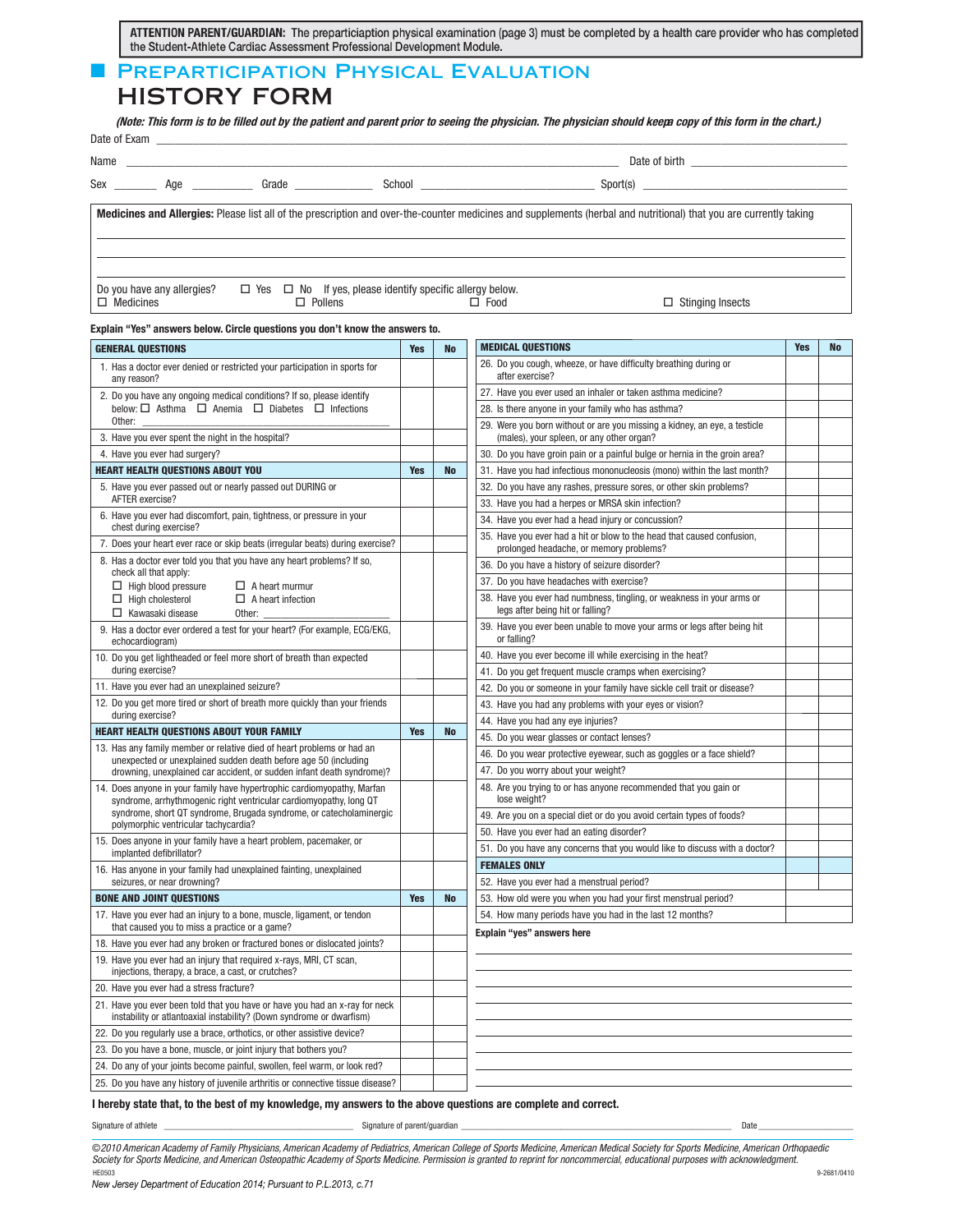## **F PREPARTICIPATION PHYSICAL EVALUATION** THE ATHLETE WITH SPECIAL NEEDS: SUPPLEMENTAL HISTORY FORM

| Name                                                                                                       |            |           |
|------------------------------------------------------------------------------------------------------------|------------|-----------|
| Sex Age Grade                                                                                              |            |           |
| 1. Type of disability                                                                                      |            |           |
| 2. Date of disability                                                                                      |            |           |
| 3. Classification (if available)                                                                           |            |           |
| 4. Cause of disability (birth, disease, accident/trauma, other)                                            |            |           |
| 5. List the sports you are interested in playing                                                           |            |           |
|                                                                                                            | <b>Yes</b> | <b>No</b> |
| 6. Do you regularly use a brace, assistive device, or prosthetic?                                          |            |           |
| 7. Do you use any special brace or assistive device for sports?                                            |            |           |
| 8. Do you have any rashes, pressure sores, or any other skin problems?                                     |            |           |
| 9. Do you have a hearing loss? Do you use a hearing aid?                                                   |            |           |
| 10. Do you have a visual impairment?                                                                       |            |           |
| 11. Do you use any special devices for bowel or bladder function?                                          |            |           |
| 12. Do you have burning or discomfort when urinating?                                                      |            |           |
| 13. Have you had autonomic dysreflexia?                                                                    |            |           |
| 14. Have you ever been diagnosed with a heat-related (hyperthermia) or cold-related (hypothermia) illness? |            |           |
| 15. Do you have muscle spasticity?                                                                         |            |           |
| 16. Do you have frequent seizures that cannot be controlled by medication?                                 |            |           |
|                                                                                                            |            |           |

Explain "yes" answers here

## Please indicate if you have ever had any of the following.

|                                               | <b>Yes</b> | <b>No</b> |
|-----------------------------------------------|------------|-----------|
| Atlantoaxial instability                      |            |           |
| X-ray evaluation for atlantoaxial instability |            |           |
| Dislocated joints (more than one)             |            |           |
| Easy bleeding                                 |            |           |
| Enlarged spleen                               |            |           |
| Hepatitis                                     |            |           |
| Osteopenia or osteoporosis                    |            |           |
| Difficulty controlling bowel                  |            |           |
| Difficulty controlling bladder                |            |           |
| Numbness or tingling in arms or hands         |            |           |
| Numbness or tingling in legs or feet          |            |           |
| Weakness in arms or hands                     |            |           |
| Weakness in legs or feet                      |            |           |
| Recent change in coordination                 |            |           |
| Recent change in ability to walk              |            |           |
| Spina bifida                                  |            |           |
| Latex allergy                                 |            |           |

## Explain "yes" answers here

| . .<br>Signature of athlete | parent/quardian<br>Signature r | Date |
|-----------------------------|--------------------------------|------|
|                             |                                |      |

I hereby state that, to the best of my knowledge, my answers to the above questions are complete and correct.

©2010 American Academy of Family Physicians, American Academy of Pediatrics, American College of Sports Medicine, American Medical Society for Sports Medicine, American Orthopaedic Society for Sports Medicine, and American Osteopathic Academy of Sports Medicine. Permission is granted to reprint for noncommercial, educational purposes with acknowledgment. *New Jersey Department of Education 2014; Pursuant to P.L.2013, c.71*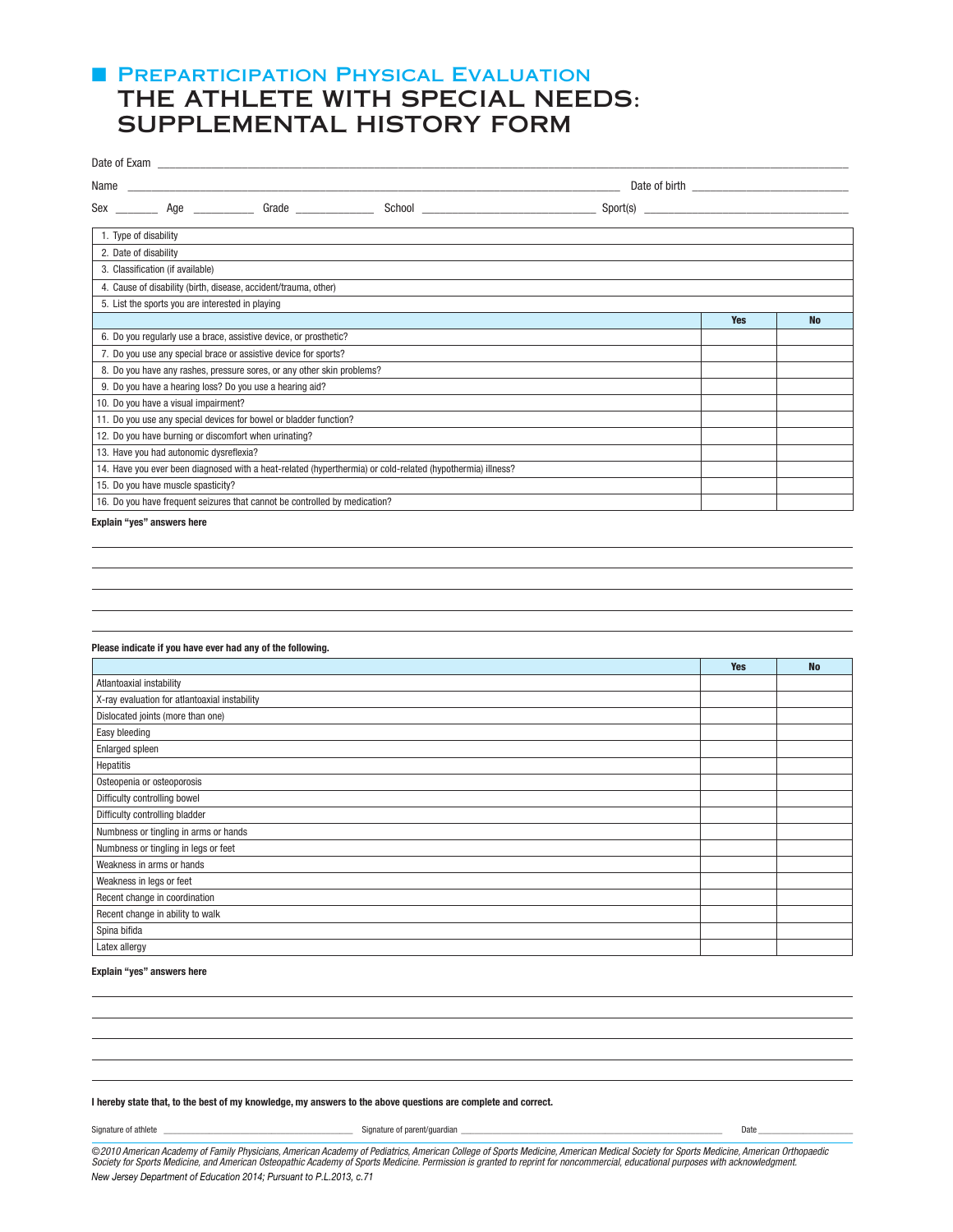NOTE: The preparticiaption physical examination must be conducted by a health care provider who 1) is a licensed physician, advanced practician nurse, or physician assistant; and 2) completed the Student-Athlete Cardiac Assessment Professional Development Module.

## **PREPARTICIPATION PHYSICAL EVALUATION** PHYSICAL EXAMINATION FORM

**EVAMINATION** 

## PHYSICIAN REMINDERS

**. Consider additional questions on more sensitive issues**

- **Do you feel stressed out or under a lot of pressure?**
- 
- 
- **+o you ever feel sad hopeless depressed or an\_ious& +o you feel safe at your home or residence&**
- **/ave you ever tried cigarettes che^ing tobacco snuff or dip& +uring the past days did you use che^ing tobacco snuff or dip& +o you drink alcohol or use any other drugs&**
- 
- *bo* **you what allows the state anabolic steroids or used any other performance supplement?**
- Have you ever taken any supplements to help you gain or lose weight or improve your performance?
- Do you wear a seat belt, use a helmet, and use condoms?

## 2. Consider reviewing questions on cardiovascular symptoms (questions 5-14).

| LAAWIINAHUN                                                                                                                                                                  |  |        |       |              |               |               |      |                             |  |  |
|------------------------------------------------------------------------------------------------------------------------------------------------------------------------------|--|--------|-------|--------------|---------------|---------------|------|-----------------------------|--|--|
| Height                                                                                                                                                                       |  | Weight |       | $\Box$ Male  | $\Box$ Female |               |      |                             |  |  |
| BP                                                                                                                                                                           |  |        | Pulse | Vision R 20/ |               |               | L20/ | Corrected $\Box$ Y $\Box$ N |  |  |
| <b>MEDICAL</b>                                                                                                                                                               |  |        |       |              |               | <b>NORMAL</b> |      | <b>ABNORMAL FINDINGS</b>    |  |  |
| Appearance<br>• Marfan stigmata (kyphoscoliosis, high-arched palate, pectus excavatum, arachnodactyly,<br>arm span > height, hyperlaxity, myopia, MVP, aortic insufficiency) |  |        |       |              |               |               |      |                             |  |  |
| Eyes/ears/nose/throat<br>• Pupils equal<br>• Hearing                                                                                                                         |  |        |       |              |               |               |      |                             |  |  |
| Lymph nodes                                                                                                                                                                  |  |        |       |              |               |               |      |                             |  |  |
| Heart <sup>a</sup><br>• Murmurs (auscultation standing, supine, +/- Valsalva)<br>• Location of point of maximal impulse (PMI)                                                |  |        |       |              |               |               |      |                             |  |  |
| Pulses<br>• Simultaneous femoral and radial pulses                                                                                                                           |  |        |       |              |               |               |      |                             |  |  |
| Lungs                                                                                                                                                                        |  |        |       |              |               |               |      |                             |  |  |
| Abdomen                                                                                                                                                                      |  |        |       |              |               |               |      |                             |  |  |
| Genitourinary (males only) <sup>b</sup>                                                                                                                                      |  |        |       |              |               |               |      |                             |  |  |
| Skin<br>• HSV, lesions suggestive of MRSA, tinea corporis                                                                                                                    |  |        |       |              |               |               |      |                             |  |  |
| Neurologic <sup>c</sup>                                                                                                                                                      |  |        |       |              |               |               |      |                             |  |  |
| <b>MUSCULOSKELETAL</b>                                                                                                                                                       |  |        |       |              |               |               |      |                             |  |  |
| Neck                                                                                                                                                                         |  |        |       |              |               |               |      |                             |  |  |
| <b>Back</b>                                                                                                                                                                  |  |        |       |              |               |               |      |                             |  |  |
| Shoulder/arm                                                                                                                                                                 |  |        |       |              |               |               |      |                             |  |  |
| Elbow/forearm                                                                                                                                                                |  |        |       |              |               |               |      |                             |  |  |
| Wrist/hand/fingers                                                                                                                                                           |  |        |       |              |               |               |      |                             |  |  |
| Hip/thigh                                                                                                                                                                    |  |        |       |              |               |               |      |                             |  |  |
| Knee                                                                                                                                                                         |  |        |       |              |               |               |      |                             |  |  |
| Leg/ankle                                                                                                                                                                    |  |        |       |              |               |               |      |                             |  |  |
| Foot/toes                                                                                                                                                                    |  |        |       |              |               |               |      |                             |  |  |
| Functional<br>• Duck-walk, single leg hop                                                                                                                                    |  |        |       |              |               |               |      |                             |  |  |

a Consider ECG, echocardiogram, and referral to cardiology for abnormal cardiac history or exam.

b Consider GU exam if in private setting. Having third party present is recommended.

c Consider cognitive evaluation or baseline neuropsychiatric testing if a history of significant concussion.

□ Cleared for all sports without restriction

|                       | $\Box$ Cleared for all sports without restriction with recommendations for further evaluation or treatment for        |  |  |  |  |  |
|-----------------------|-----------------------------------------------------------------------------------------------------------------------|--|--|--|--|--|
|                       |                                                                                                                       |  |  |  |  |  |
| $\Box$ Not cleared    |                                                                                                                       |  |  |  |  |  |
|                       | $\Box$ Pending further evaluation                                                                                     |  |  |  |  |  |
| $\Box$ For any sports |                                                                                                                       |  |  |  |  |  |
|                       |                                                                                                                       |  |  |  |  |  |
| Reason                | <u> 1999 - Johann Harry Harry Harry Harry Harry Harry Harry Harry Harry Harry Harry Harry Harry Harry Harry Harry</u> |  |  |  |  |  |
|                       |                                                                                                                       |  |  |  |  |  |
|                       |                                                                                                                       |  |  |  |  |  |

I have examined the above-named student and completed the preparticipation physical evaluation. The athlete does not present apparent clinical contraindications to practice and participate in the sport(s) as outlined above. A copy of the physical exam is on record in my office and can be made available to the school at the request of the parents. If conditions arise after the athlete has been cleared for participation, a physician may rescind the clearance until the problem is resolved and the potential consequences are completely explained explained to the athlete (and parents/guardians). **to the athlete (and parents/guardians).**

| Name of physician, advanced practice nurse (APN), physician assistant (PA) (print/type) |       |
|-----------------------------------------------------------------------------------------|-------|
| Address                                                                                 | Phone |
| Signature of physician, APN, PA                                                         |       |

©2010 American Academy of Family Physicians, American Academy of Pediatrics, American College of Sports Medicine, American Medical Society for Sports Medicine, American Orthopaedic Society for Sports Medicine, and American Osteopathic Academy of Sports Medicine. Permission is granted to reprint for noncommercial, educational purposes with acknowledgment. HE0503 9-2681/0410

Name \_\_\_\_\_\_\_\_\_\_\_\_\_\_\_\_\_\_\_\_\_\_\_\_\_\_\_\_\_\_\_\_\_\_\_\_\_\_\_\_\_\_\_\_\_\_\_\_\_\_\_\_\_\_\_\_\_\_\_\_\_\_\_\_\_\_\_\_\_\_\_\_\_\_\_\_\_\_\_\_\_\_ Date of birth \_\_\_\_\_\_\_\_\_\_\_\_\_\_\_\_\_\_\_\_\_\_\_\_\_\_